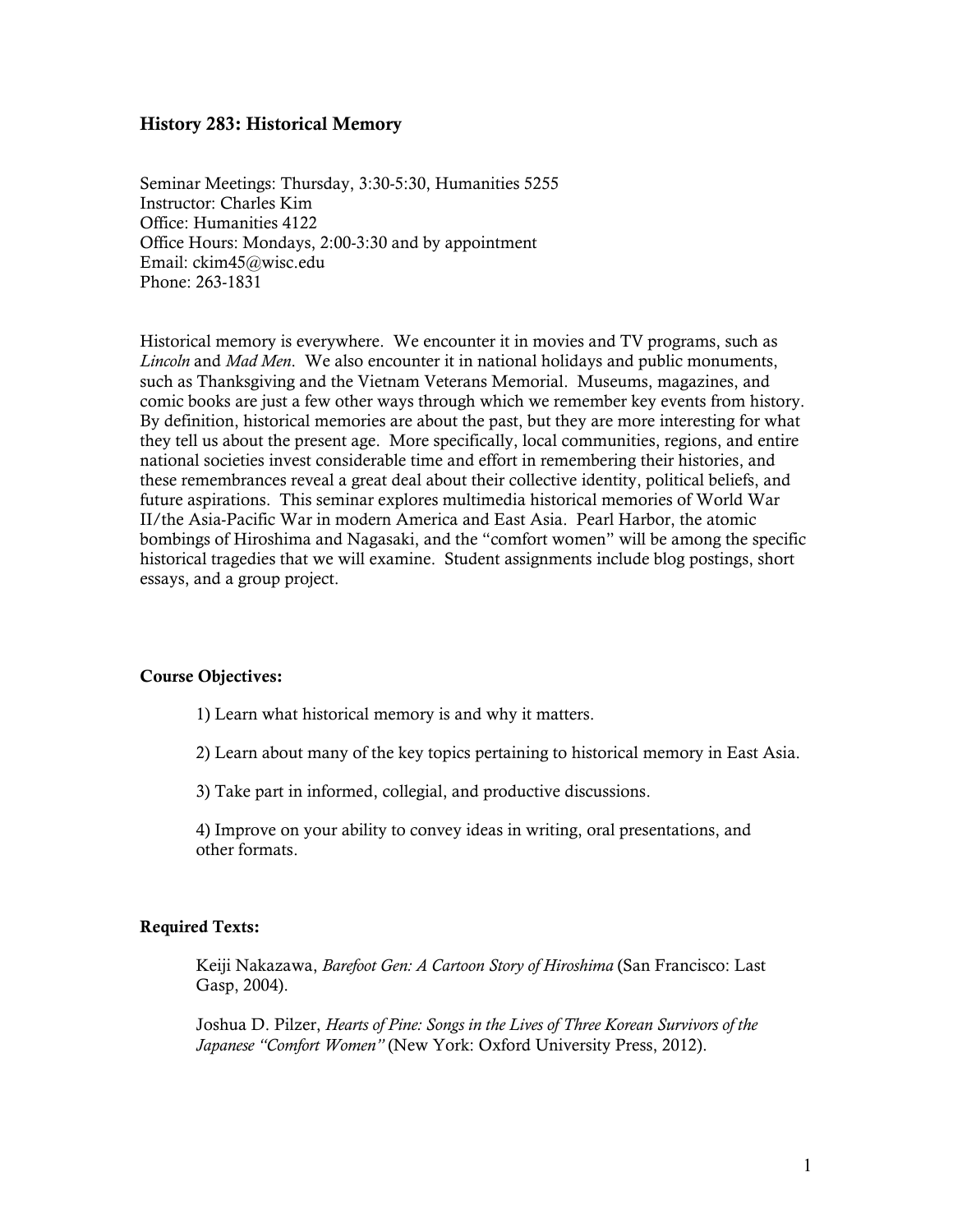Both books will be available on reserve at College Library. All other readings will be available in pdf format on E-Reserves. To access, use this link:

http://www.library.wisc.edu/reserves/students.html#overview

### Course Requirements:

1) Attendance & class participation: 20%

Because class participation is a significant portion of your final grade, attendance in lecture and discussion is mandatory. Get into the habit of reading the required readings and giving yourself enough time to think and raise questions about them. This is the basic level of preparation that I expect from you for each of our meetings so that we can engage in quality discussions.

2) Weekly blog postings: 20%

The course blog is an important part of this seminar. Each week, you will be posting a blog entry about the weekly reading. I have three specific requirements for the blog postings: (1) that you identify the main point (or points) given by the author in each reading; (2) that you contribute an intelligent and pertinent response to the reading(s) of the week; and (3) that you read and engage with the postings of your seminarmates, either in your own post or by commenting on several of the other entries each week.

Blog entries should be 250 to 400 words in length and must be posted by 7 pm on Wednesday nights, or else they will be considered late. Your top ten posts will go toward your final grade. The URL is: http://memoryeastasia.edublogs.org/.

3) Lead blogger: 5%

For one week this semester, you will serve as the lead blogger. Your duties are twofold. First, you will post the first blog entry for your week in response to the weekly reading(s), no later than Monday, 12 pm. Second, in seminar meeting, you will give a brief (5-7 minutes) presentation in which you identify the main point(s) of the weekly reading(s), discuss their significance, and raise 3-5 questions based on your reading of the blog posts, as well as your own intellectual curiosity.

4) Memory talks: 5%

We will start each of our sessions with roughly two "memory talks." For memory talks, you will look at one recent example from the past year or so. Newspaper/magazine feature articles, films, TV series, fiction, museum exhibits, local/national commemorations, and other types of media and mnemonic practice are all fine. So are examples that are not from the history of East Asia.

You will give two over the course of the semester. PowerPoint is not at all required, but if you would like to show some images, please let me know at least 24 hours in advance so I can bring a laptop and projector.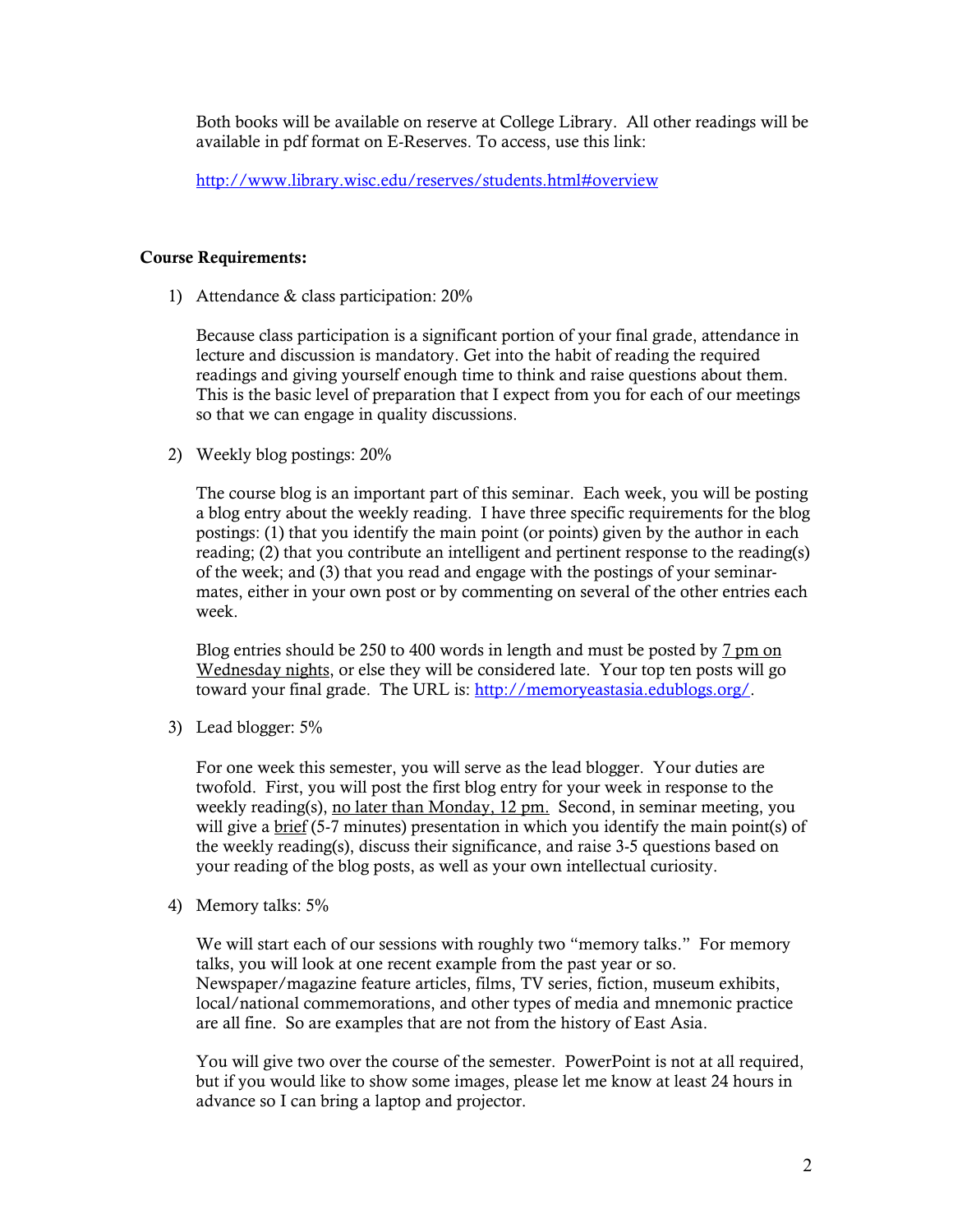- 5) Family Memory essay (5-6 pages, due Oct. 3): 15%
- 6) *Letters from Iwo Jima* essay (5-6 pages, due Nov. 14): 15%
- 7) Group Project and Presentation (format TBD, due Dec. 16): 20%

## Course Regulations:

- 1) Please come to seminar on time and stay until the end. Unexcused absences, tardiness, and departures may have a detrimental effect on your final grade, so do your very best to not have any.
- 2) Late assignments will receive a deduction of 5 points for every late day.
- 3) Laptops and tablets may only be used during lecture for course-related reasons, such as note-taking and referring to course readings. And, as a courtesy to your fellow students, your TA, and myself, please turn off your mobile phones before class starts so that we can maintain a focused learning environment.
- 4) Plagiarism will not be tolerated in any assignment for this course. It's perfectly fine to draw on academic work done by others, as long as you cite their work*.* However, it's unacceptable to use other people's work, while giving the impression that it is your own original work. For more on what constitutes plagiariasm and how to avoid it, see the Writing Center's "Writer's Handbook":
- 5) http://writing.wisc.edu/Handbook/QuotingSources.html.

## Academic Accommodations for Students

Please let me know at the start of the semester if you have a need for an accommodation in his course. If you have any questions about this or require any assistance, feel free to contact me or the McBurney Disability Resource Center.

# A Note on the Syllabus

I intend to stick closely to the schedule below, but, as we progress through the course, I may make some adjustments in readings and assignments. If I do so, it will be to improve the learning experience. I will do my best to make adjustments in as democratic a manner as possible, and to let you know ahead of time.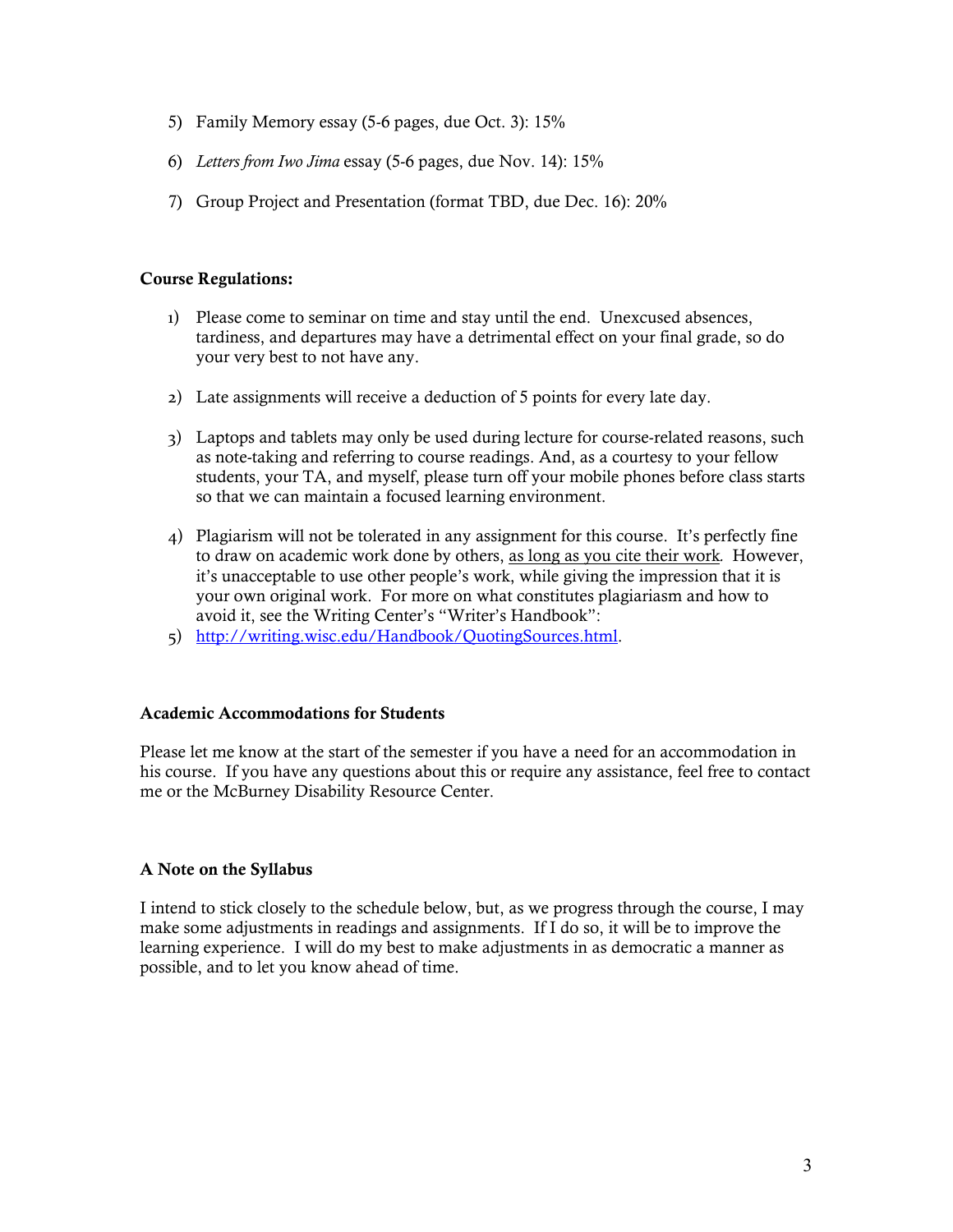## Course Schedule:

### Sept. 5 - Preliminaries

Sept. 12 – What is Historical Memory?

Create an account on Edublogs and email me your user name and the email address that is linked to the account.

Tessa Morris-Suzuki, *The Past within Us: Media, Memory, History* (London: Verso, 2005), 1-32.

Michel-Rolph Trouillout, *Silencing the Past: Power and the Production of History* (New York: Beacon Press. 1997),108-140.

Carol Gluck, "Operations of Memory: 'Comfort Women' and the World," in *Ruptured Histories: War, Memory, and the Post-Cold War in Asia* (Cambridge, Mass.: Harvard University Press), 47-77.

Sept. 19 – Family Memories

Maurice Halbwachs, *On Collective Memory* (Chicago: University of Chicago Press, 1992), 37-40, 46-83.

Alice Yang Murray, *What Did the Internment of Japanese Americans Mean?* (Boston: Bedford/St Martin's, 2000), 3-26.

#### $FII$  MS $\cdot$

*A Family Gathering* (dir. Lise Yasui & Ann Tegnell, 60 min., 1989)

*History and Memory (For Akiko and Takashige)* (dir., Rea Tajiri, 32 min., 1991)

Both films will be available on reserve at College Library.

### Sept. 26 – National Memories: Postwar Japan

John Dower, *Embracing Defeat: Japan in the Wake of World War II* (New York: W.W. Norton & Company, 2000), 19-84

Carol Gluck, "The 'End' of the Postwar: Japan at the Turn of the Millennium," in *States of Memory* (Durham. N.C.: Duke University Press, 2003), 289-314.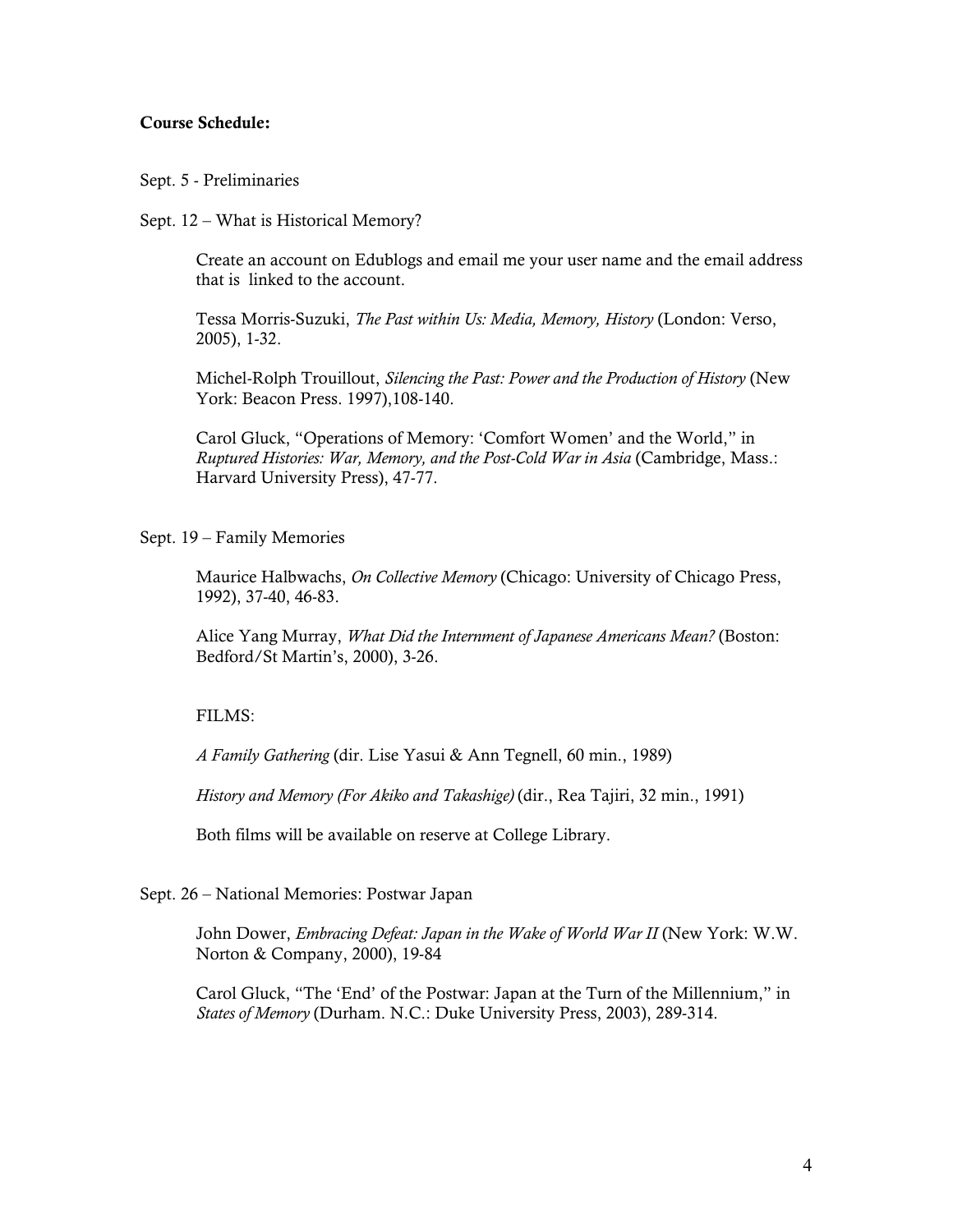Oct. 3 – National Memories: Postwar America & Pearl Harbor

Geoffrey M. White, "Moving History," in *Perilous Memories* (Durham, N.C.: Duke University Press, 2001), 267-295.

Emily S. Rosenberg, "Remembering Pearl Harbor before September 11, 2001," in *The Unpredictability of the Past* (Durham. N.C.: Duke University Press, 2003), 15-48.

FAMILY MEMORY ESSAY DUE IN SEMINAR

Oct. 10 – Atomic Bomb Memories (1)

Keiji Nakazawa, *Barefoot Gen: A Cartoon Story of Hiroshima* (San Francisco: Last Gasp, 2004).

Ferenc M. Szasz & Issei Takechi, "Atomic Heroes and Atomic Monsters: American and Japanese Cartoonists Confront the Onset of the Nuclear Age, 1945–80," *Historian* 69:4 (Winter 2007), 728-752.

Oct. 17 – Atomic Bomb Memories (2)

 Lisa Yoneyama, *Hiroshima Traces: Time, Space, and the Dialectics of Memory* (Berkeley, Calif.: University of California Press, 1999), 42-65.

Mike Wallace, *Mickey Mouse History and Other Essays on American Memory*  (Philadelphia: Temple University Press, 1996), 269-318.

Oct. 24 – New Perspectives on the War

Lisa Yoneyama, "For Transformative Knowledge and Postnationalist Public Spheres: The Smithsonian *Enola Gay* Controversy," in *Perilous Memories: The Asia-Pacific Wars* (Durham, NC: Duke University Press, 2001), 323-347.

David Palmer, "Korean Hibakusha, Japan's Supreme Court and the International Community: Can the U.S. and Japan Confront Forced Labor and Atomic Bombing?," *Japan Focus*, February 20, 2008.

FILM: *Letters from Iwo Jima* (dir. Clint Eastwood, 141 min., 2006)

This film will be available on reserve at College Library.